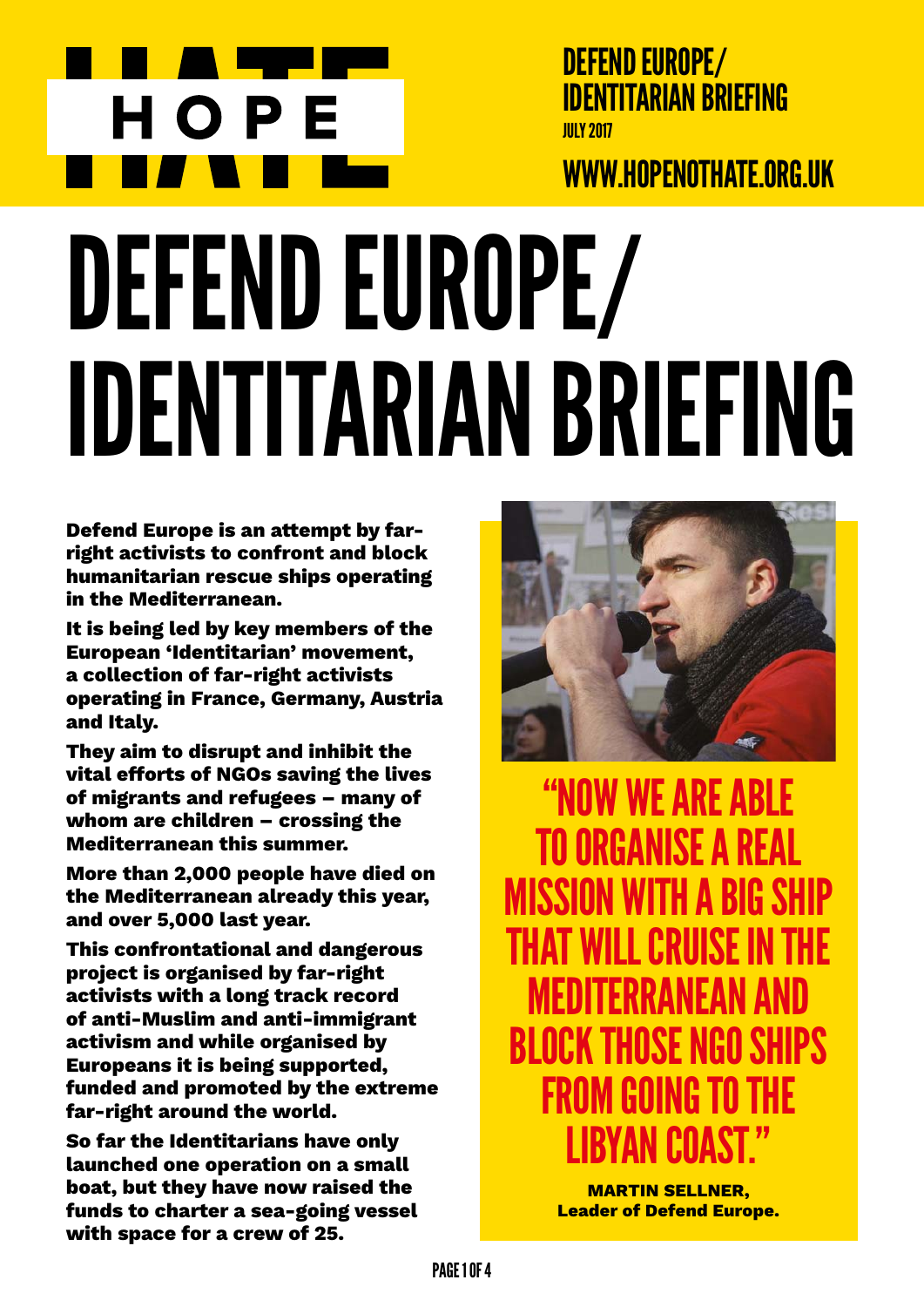## DEFEND EUROPE/IDENTITARIAN BRIEFING



#### The ship

The vessel they claim is theirs is actually a Finnish-made research vessel named 'Suunta'. This ship is nearly 40m long and has a gross tonnage of 422. According to Defend Europe the ship has "a range of 3000 nautical miles", a "place for a crew of 25", and a "crane for RIBs [small inflatable boats]".

We have tracked down the Suunta to the port of Djibouti off the east coast of Africa which fits in with the Identitarians' own claims that their "biggest problem now is, that our ship is not on the Mediterranean sea. It needs to be transferred from a different ocean".

Furthermore, we believe the ship is due to depart Djibouti and arrive at Port Suez on 13 July at 03:00, with a view to travelling onward through the Suez Canal and into the Mediterranean to begin their mission.

## WHAT THEY PLAN TO DO

Those behind Defend Europe have stated that they intend to engage in an "Identitarian Search and Rescue" mission<sup>1</sup>. On their fundraising page and in their promotional videos they have stated this will involve following and monitoring NGO



<u> a shekara ta 1999, ka</u> HOPE

THE STATE OF STREET

They have also stated they will block the NGO ships on the seas<sup>2</sup>, "confront"<sup>3</sup> them when they do something illegal, and take anyone they find in distress back to the Libyan coast "just as law proscribes it"4.

The FAQ page of the Defend Europe site has also previously stated that they aim to cause the NGOs' ships to alter their routes and drain the charities of their financial and organisational resources. Their current FAQ page states they will also "disrupt the human trafficking rings by sinking the abandoned boats they leave behind" and "offer the Libyan Coastguard [their] support as [a] recon-ship".

In a video following their initial blocking of an NGO ship they also stated that they would "weaponise the internet" to help track the NGO ships, relying on the users of the 4chan.org/ pol/ forum to report ship movements to various authorities. The forum's community is renowned for involvement in many social media political disinformation campaigns.

There have also been reports of far-right activists seeking to gather information on the operations of search and rescue (SAR) NGOs and even SAR workers themselves.

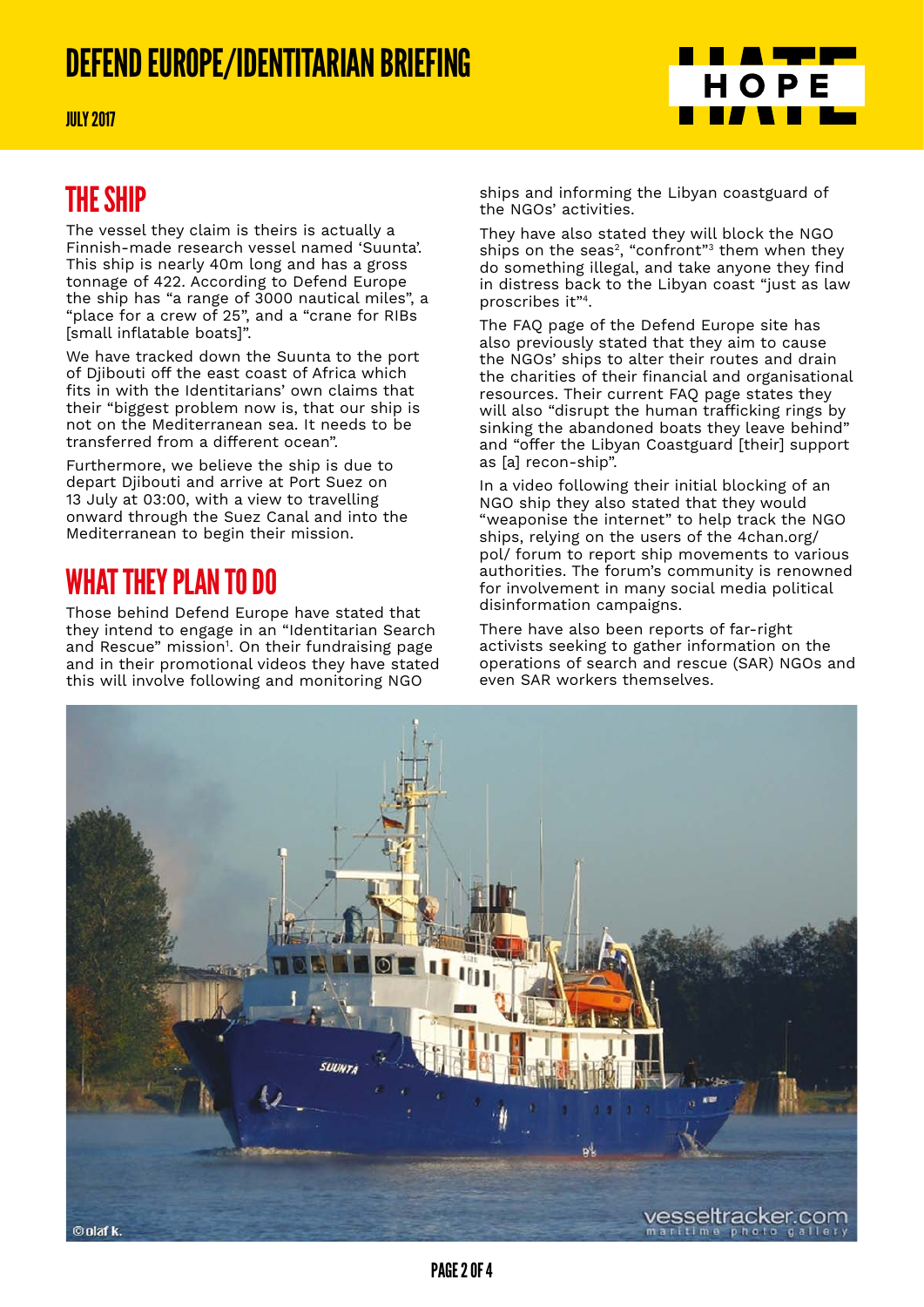## DEFEND EUROPE/IDENTITARIAN BRIEFING



July 2017



#### WHAT IS THE IDENTITARIAN MOVEMENT?

The Identitarian movement is a pan-European, far-right movement that started in France in 2012 with the launch of Génération Identitaire, the youth wing of the far-right Bloc Identitaire. It has since spread across the continent with affiliated groups, the most prominent of which are based in Germany, Italy, and Austria.

The movement sees itself as a 'meta-political project' that aims to protect European identity. This manifests itself as opposition to immigration, Islam and refugees and the supposed social and political elites that they believe advance a multicultural and socially left wing agenda.

One of the movement's key activists, Markus Willinger, rails against political elites who 'disgust us' and condemns the increasing acceptance of LGBT+ people in society (which he refers to as 'the union of nothingness), calling instead for

a return to traditional gender roles as 'Women want to be conquered'. He also outright rejects multiculturalism stating, 'we don't want Mehmed and Mustafa to become Europeans' and like the New Right philosopher de Benoist advocates instead for ethnopluralism (the notion that ethnic groups ought to be geographically separated).

The symbol of the movement is a black and yellow lambda and is taken from the shields of the Spartan army.

The Identitarian movement is well known for its provocative and controversial stunts, usually directed against Muslims and immigrants, with a view to raising funds and increasing their public profile.

1 https://www.youtube.com/watch?v=Vxud1nEWwfE

- 3 https://www.wesearchr.com/bounties/defend-europeidentitarian-sar-mission-on-the-libyan-coast
- https://www.youtube.com/watch?v=Vxud1nEWwfE

<sup>2</sup> https://youtu.be/CMSqFIyk9sM?t=465